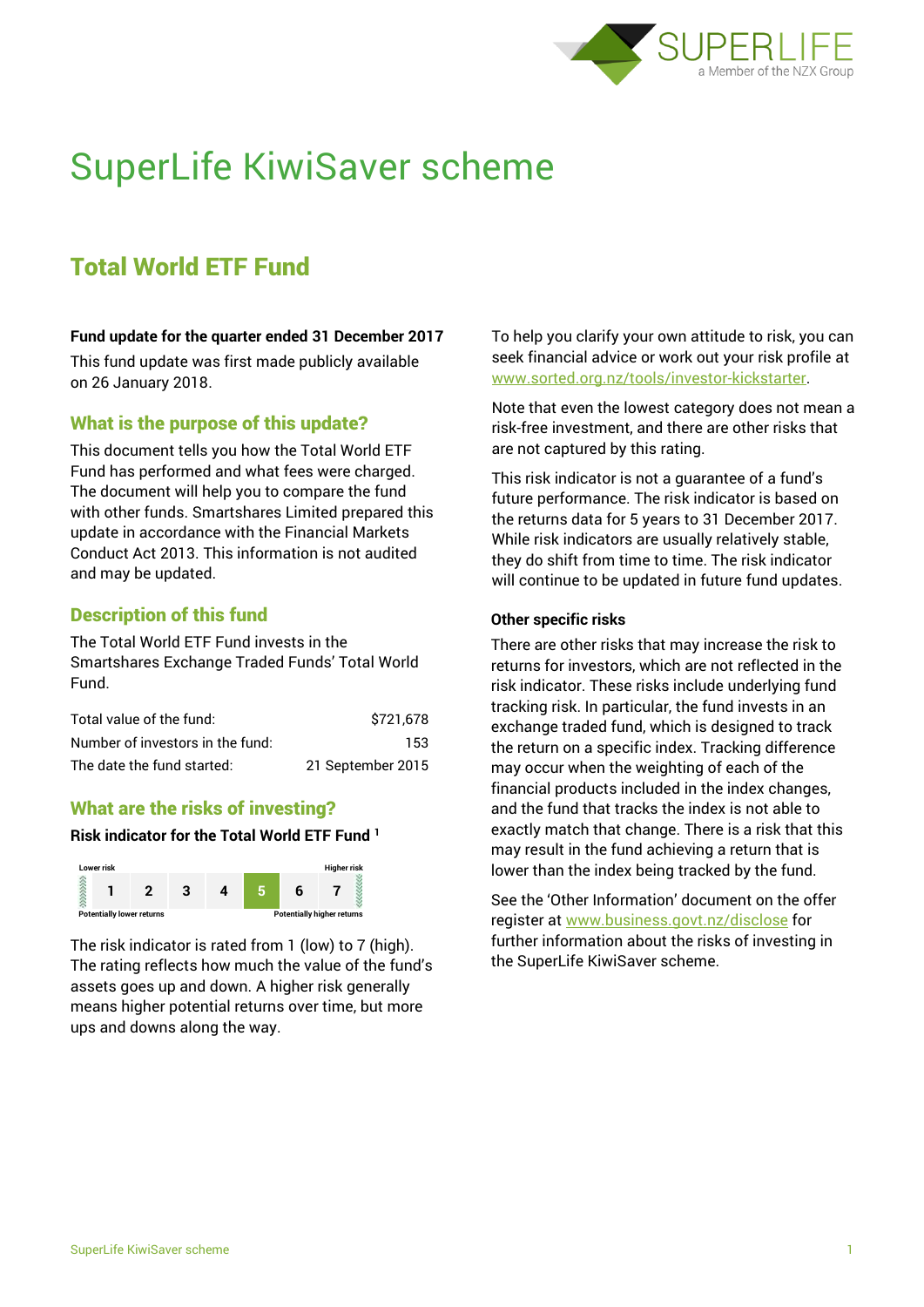# How has the fund performed?

|                                                                           | <b>Past year</b> |
|---------------------------------------------------------------------------|------------------|
| <b>Annual return</b><br>(after deductions for charges and tax)            | 18.27%           |
| Annual return<br>(after deductions for charges but before tax)            | 18.64%           |
| Market index annual return<br>(reflects no deduction for charges and tax) | 19.05%           |

The market index annual return is based on the annual return of the FTSE Global All Cap Index (converted to the New Zealand dollar). Additional information about the market index is available in the 'Other Information' document on the offer register at www.business.govt.nz/disclose.

#### **Annual return graph**



This shows the return after fund charges and tax for each year ending 31 March since the fund started. The last bar shows the average annual return since the fund started, up to 31 December 2017.

**Important:** This does not tell you how the fund will perform in the future.

Returns in this update are after tax at the highest prescribed investor rate (PIR) of tax for an individual New Zealand resident. Your tax may be lower.

# What fees are investors charged?

Investors in the Total World ETF Fund are charged fund charges. In the year to 31 March 2017 these were:

|                                                       | % per annum of fund's<br>net asset value |  |
|-------------------------------------------------------|------------------------------------------|--|
| <b>Total fund charges</b>                             | 0.65%                                    |  |
| Which are made up of:                                 |                                          |  |
| <b>Total management and administration</b><br>charges | $0.65%^{2}$                              |  |
| Including:                                            |                                          |  |
| Manager's basic fee                                   | 0.38%                                    |  |
| Other management and<br>administration charges        | በ 27%                                    |  |
| <b>Total performance-based fees</b>                   | 0.00%                                    |  |
| Other charges                                         | <b>Dollar amount per investor</b>        |  |
| <b>Administration fee</b>                             | \$32 per annum                           |  |

Investors will not be charged individual action fees for specific actions or decisions. See the Product Disclosure Statement for the SuperLife KiwiSaver scheme for more information about the fees investors are charged.

Small differences in fees and charges can have a big impact on your investment over the long term.

# Example of how this applies to an investor

Jess had \$10,000 in the fund and did not make any further contributions. At the end of the year, Jess received a return after fund charges were deducted of \$1,827 (that is 18.27% of her initial \$10,000). Jess paid other charges of \$30. This gives Jess a total return after tax of \$1,797 for the year.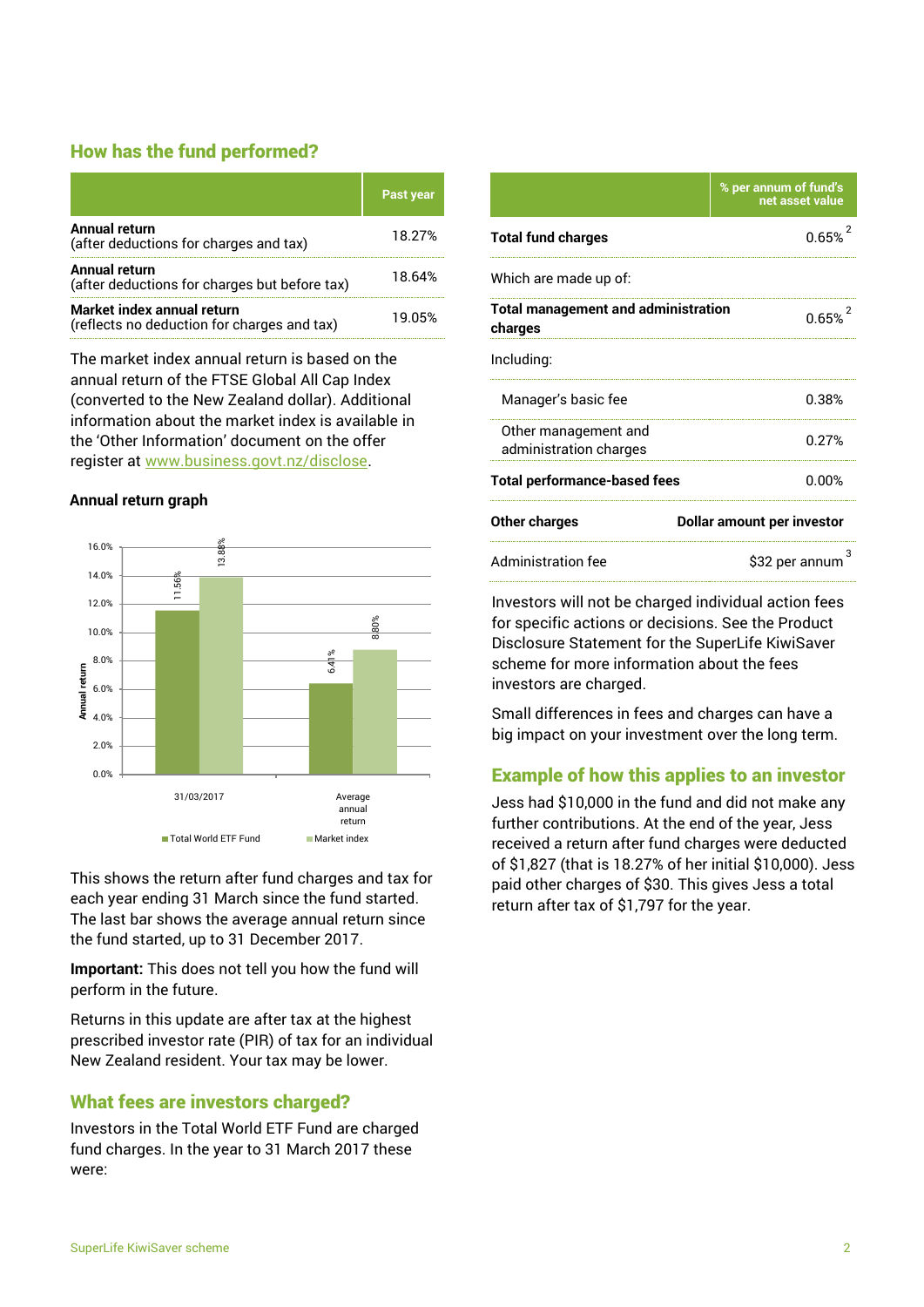

# What does the fund invest in?

#### **Actual investment mix**

This shows the types of assets that the fund invests in.



## **Target investment mix**

This shows the mix of assets that the fund generally intends to invest in.

| <b>Asset Category</b>        | <b>Target asset mix</b> |
|------------------------------|-------------------------|
| Cash and cash equivalents    |                         |
| New Zealand fixed interest   |                         |
| International fixed interest |                         |
| Australasian equities        |                         |
| International equities       | 100.00%                 |
| Listed property              |                         |
| Unlisted property            |                         |
| Commodities                  |                         |
| Other                        |                         |

#### **Top ten investments**

| <b>Name</b>                    | % of fund's net<br>asset value | Type                         | <b>Country</b>       | <b>Credit rating</b><br>(if applicable) |
|--------------------------------|--------------------------------|------------------------------|----------------------|-----------------------------------------|
| Vanguard Total World Stock ETF | 100.89%                        | International equities       | <b>United States</b> |                                         |
| <b>Westpac Current Account</b> | 0.89%                          | Cash and cash<br>equivalents | New Zealand          | AA-                                     |
| <b>ASB Current Account</b>     | $0.00\%$                       | Cash and cash<br>equivalents | New Zealand          | AA-                                     |

The top 10 investments make up 101.78% of the fund's net asset value.<sup>4</sup>